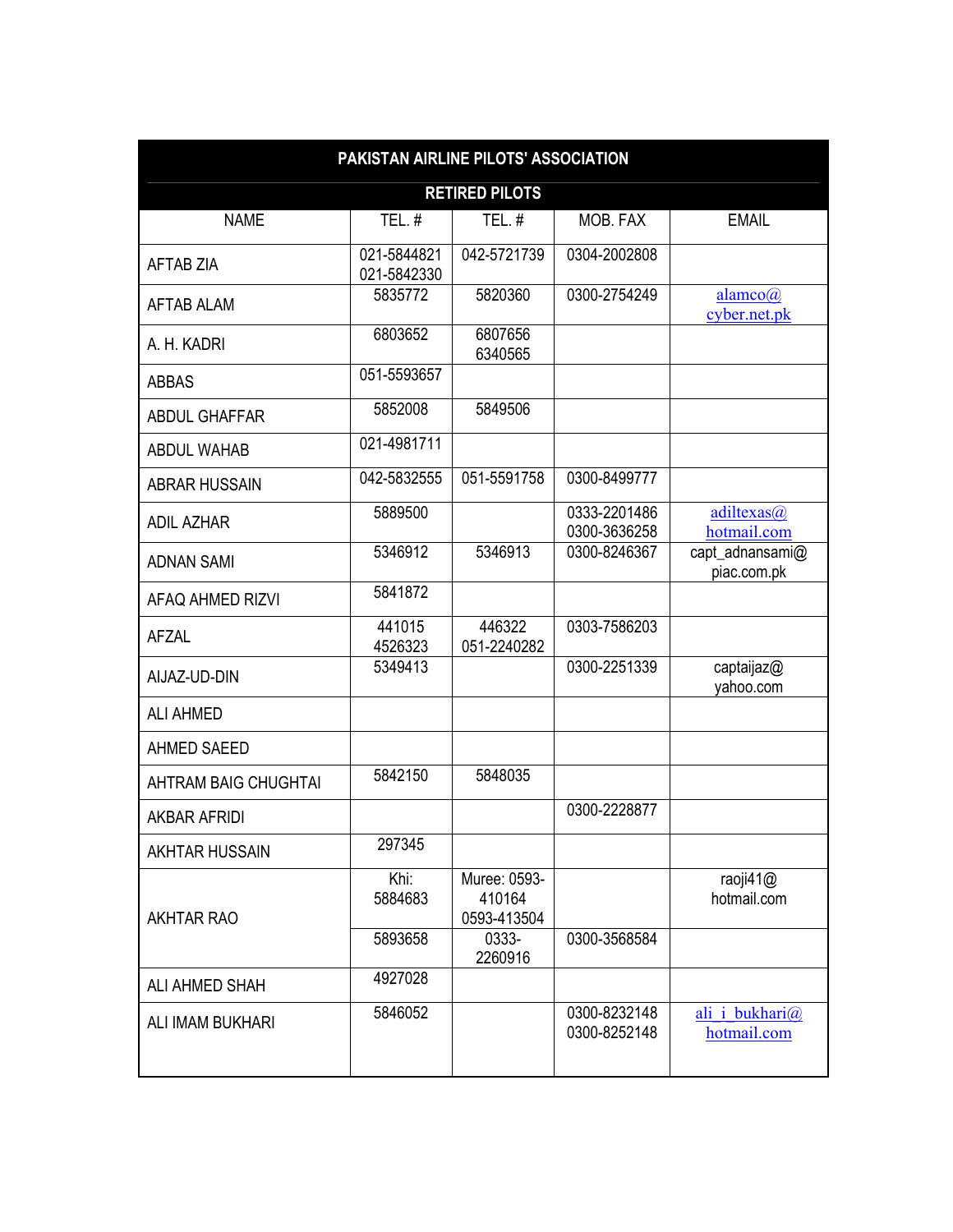|                       | PAKISTAN AIRLINE PILOTS' ASSOCIATION |                                    |                              |                                                   |
|-----------------------|--------------------------------------|------------------------------------|------------------------------|---------------------------------------------------|
|                       |                                      | <b>RETIRED PILOTS</b>              |                              |                                                   |
| <b>NAME</b>           | <b>TEL. #</b>                        | <b>TEL. #</b>                      | MOB. FAX                     | <b>EMAIL</b>                                      |
| <b>ALI KAZIM</b>      | 5852619                              | 5847398                            |                              | alimian40@<br>hotmail.com                         |
| <b>ALEEM KHAN</b>     | 5340379                              |                                    | 0333-2111220                 |                                                   |
| <b>AMIN AKHTAR</b>    | 254134                               | 051-2281953                        | 051-2291503                  |                                                   |
| AMJAD HUSSAIN FAIZI   | 5821355                              | 5821366                            | 0333-2235211                 | amjadfaizi@<br>hotmail.com                        |
| <b>ANIS KHAN</b>      | 042-5754948                          | 042-5762856                        | 0300-8405747<br>0321-8405747 | $\frac{\text{capt.aniskhan}(a)}{}$<br>hotmail.com |
| SHAIKH ANJUM JAVAID   | 5832151                              |                                    | 0345-2160202                 | captanjum@<br>gmail.com.com                       |
| ANWAR AHMED SHAH      | Res: 2231223                         | 051-287508-<br>$9051 -$<br>2829064 | 0300-8541333                 | anwar@<br>quicklinktele.net                       |
| <b>ANWAR KHAN</b>     | 5842924                              | 5853390                            |                              |                                                   |
| ANWAR MASOOD KHAN     | 5837287                              |                                    | 0300-9291747                 |                                                   |
| <b>AQEEL</b>          |                                      | Toronto:<br>9057916953             |                              | khan $6666@$<br>hotmail.com                       |
| <b>ARIF HAYAT</b>     | 4387264                              |                                    |                              |                                                   |
| <b>ASAD ZAIDI</b>     | 5852981                              | 5841416                            | 0320-4307099                 | asadzaidi@<br>cyber.net.pk                        |
| <b>ASAD ALI</b>       | +966501343902                        | (JADDAH)                           |                              | asadalisa_@<br>gmail.com                          |
| <b>ASADULLAH KHAN</b> |                                      |                                    |                              |                                                   |
| <b>ASIF SALIM</b>     | 5897100                              |                                    | 0333-3311386<br>0300-6280732 | hiflyer100@<br>vahoo.com                          |
| <b>ASKARI</b>         | 5800577                              |                                    | 0300-2303588                 | smaskary@<br>cyber.net.pk                         |
| <b>ASGHAR</b>         | 461109                               |                                    |                              |                                                   |
| <b>ASHRAF SAMI</b>    | 5346912                              | 5346913                            | 0333-2116013                 |                                                   |
| <b>ASHFAQ</b>         | 021-5853569                          | 021-5843593                        | 0300-2739701                 |                                                   |
| <b>ASHFAQ MIRZA</b>   | 5670762                              | 5214782                            |                              |                                                   |
| <b>AZMAT</b>          | 4526928                              |                                    |                              |                                                   |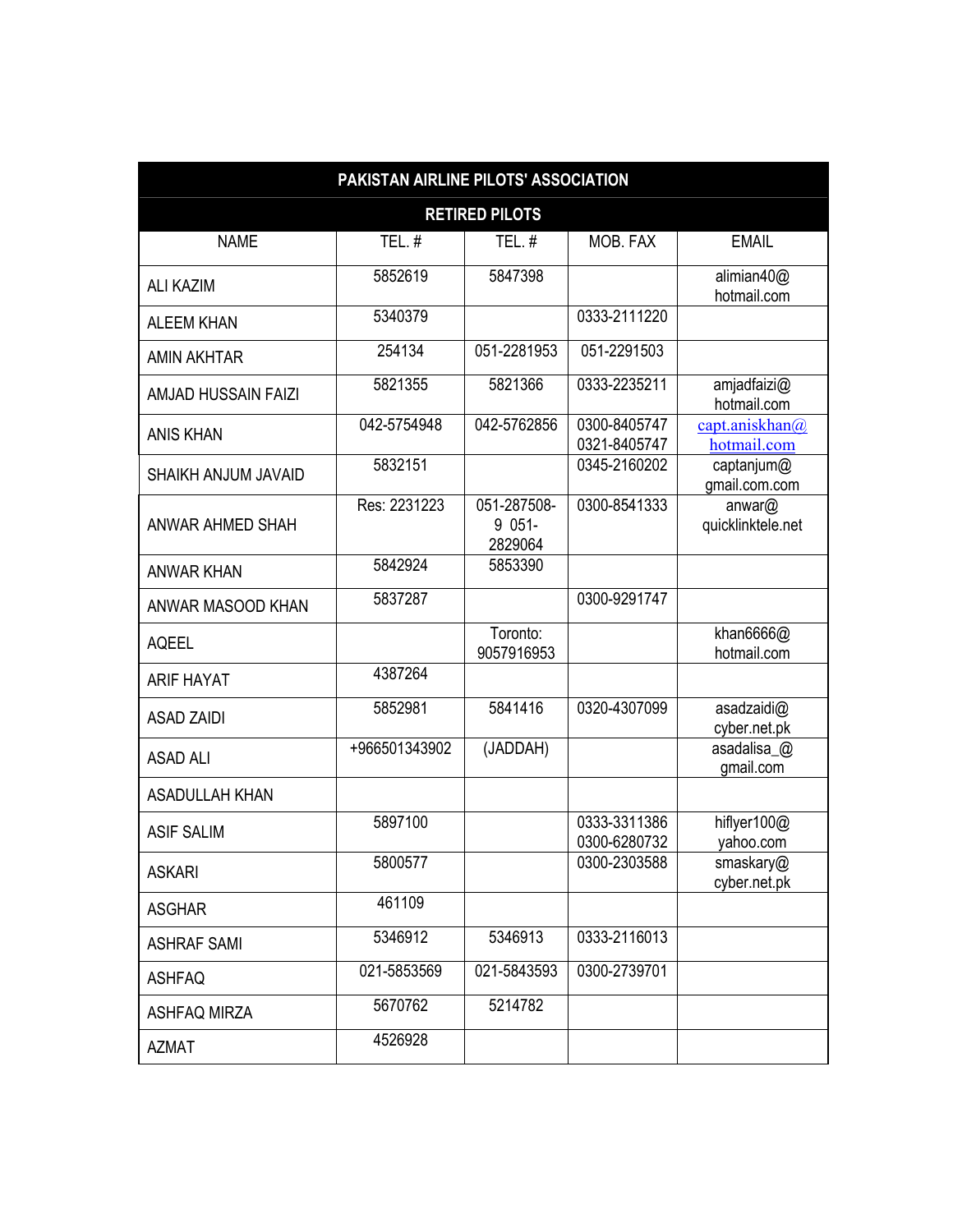|                       | PAKISTAN AIRLINE PILOTS' ASSOCIATION |                       |                    |                                    |  |  |  |
|-----------------------|--------------------------------------|-----------------------|--------------------|------------------------------------|--|--|--|
|                       |                                      | <b>RETIRED PILOTS</b> |                    |                                    |  |  |  |
| <b>NAME</b>           | TEL. $#$                             | TEL.#                 | MOB. FAX           | <b>EMAIL</b>                       |  |  |  |
| <b>B. A. CHOUDHRY</b> | $042 -$<br>5410177                   |                       | 0300-9442862       | b_choudhry@<br>hotmail.com         |  |  |  |
| <b>B. AHMED</b>       | $051 -$<br>2299835-6                 | $051 -$<br>2107274    | 0300-9548729       |                                    |  |  |  |
| <b>BASHARAT</b>       | 431-5703                             |                       | 0300-2138686       |                                    |  |  |  |
| <b>BASHIR AKHTAR</b>  | 5885678                              | 5888246               |                    |                                    |  |  |  |
| <b>BHURGARI</b>       | 5845719                              | 5847401               | 0300-8235650       |                                    |  |  |  |
| <b>BUCHA</b>          | 5885208                              | $061 -$<br>521550     | 0300-8230999       | captainbucha@<br>yahoo.com         |  |  |  |
| <b>DONALD FRAZER</b>  | 438-1056                             |                       |                    | capfrazer@<br>yahoo.com            |  |  |  |
| <b>DANISH PAUL</b>    | 5898652                              | 538-0909              | 0300-8207541       |                                    |  |  |  |
| <b>DAUD SAJID</b>     | $051 -$<br>5571616                   |                       | 0300-9563141       | daudsajid@<br>hotmail.com          |  |  |  |
| <b>DURRANI</b>        | 4619279                              | 4614936               |                    |                                    |  |  |  |
| EJAZ - UL-HAQ         |                                      |                       |                    |                                    |  |  |  |
| <b>FARHAT</b>         | 042-449569                           |                       |                    |                                    |  |  |  |
| <b>FARRUKH AMIN</b>   | 5381920                              | 5894166               | (UK)00441582573457 | emu <sub>525</sub><br>@hotmail.com |  |  |  |
| <b>FARRUKH</b>        | 5840822                              |                       |                    |                                    |  |  |  |
| <b>FAISAL RAIS</b>    |                                      |                       |                    | rais $@$<br>cyber.net.pk           |  |  |  |
| <b>FELIX</b>          | 5820244<br>5831573                   | Off:<br>5377859       | 0300-8282945       | felix@<br>airblue.com              |  |  |  |
| FEROZ Z. KHAN         | 4970366                              |                       |                    |                                    |  |  |  |
| <b>FEROZE HAMID</b>   |                                      |                       |                    |                                    |  |  |  |
| <b>FEROZE JAMAL</b>   | 4381403                              | 4524405               |                    |                                    |  |  |  |
| <b>FEROZE AFTAB</b>   | 5843041/43                           |                       | 0300-8238560       | ferozeaftab@<br>hotmail.com        |  |  |  |
| FIDA MOHAMMAD KHAN    | 463692                               |                       |                    |                                    |  |  |  |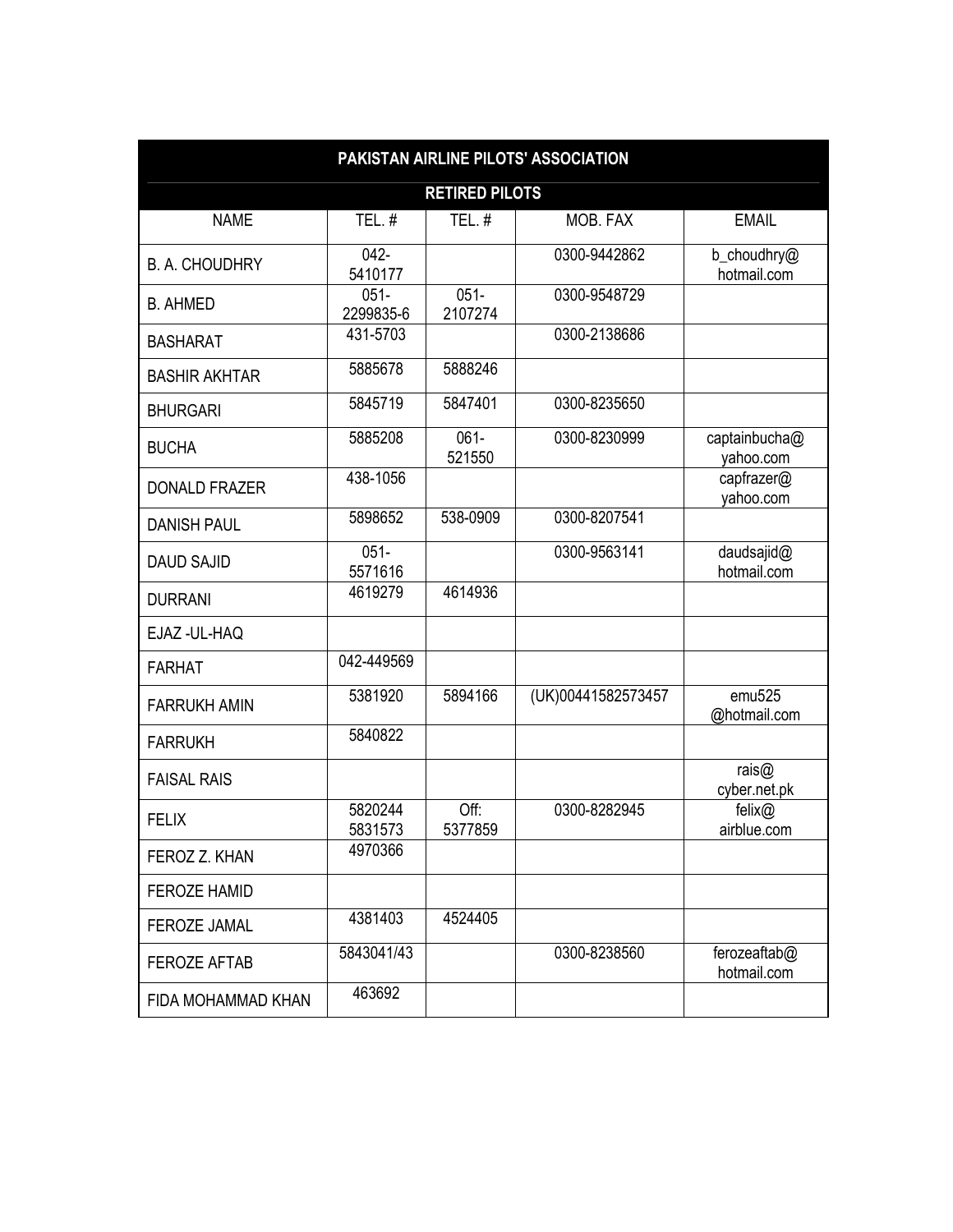| <b>RETIRED PILOTS</b>      |                                |                                 |              |                           |  |  |
|----------------------------|--------------------------------|---------------------------------|--------------|---------------------------|--|--|
| <b>NAME</b>                | TEL.#                          | TEL.#                           | MOB. FAX     | <b>EMAIL</b>              |  |  |
| FIEZ MEHDI                 | 5843588                        | 4555947                         | 0333-2264090 | fiez $10@$<br>gerrys.net  |  |  |
| <b>GHANI</b>               | 051-2828434                    |                                 | 0333-5238526 | mfghani@<br>hotmail.com   |  |  |
| <b>GHANI AKBAR</b>         | 051-2652244                    | 051-2652288                     | 0300-8504288 | saghry@<br>hotmail.com    |  |  |
| <b>GHIASUDDIN</b>          | 5881817                        |                                 |              |                           |  |  |
| <b>HABIB</b>               | 6642154                        | 6640485                         |              |                           |  |  |
| <b>HAMID FAIZ MUHAMMAD</b> |                                |                                 |              |                           |  |  |
| <b>HAQQI</b>               | 4965411                        |                                 | 0300-9246465 |                           |  |  |
| <b>HASSAN JAFRI</b>        | 4526370                        |                                 |              |                           |  |  |
| <b>HASSAN ZAHEER</b>       | 5853261                        |                                 |              |                           |  |  |
| <b>HUSSAIN JAFRI</b>       | 5887679                        |                                 | 0333-2105149 |                           |  |  |
| <b>HUMAYUN AHMED</b>       | 5898216                        | Off: 4529960<br>4542470-80      | 0300-8242193 | humayunahmed@<br>dhl.com  |  |  |
| <b>JAMIL KHAN</b>          | 4973350                        | 464513                          |              |                           |  |  |
| J. C. IQBAL                | 5853547                        |                                 |              |                           |  |  |
| <b>J.M. QURESHI</b>        |                                |                                 |              |                           |  |  |
| <b>JAMALUDDIN</b>          | 4982380                        |                                 |              |                           |  |  |
| <b>JAMIL JANJUA</b>        | 5846052                        | 5834887                         |              |                           |  |  |
| JAMIL                      | 051-2298002                    |                                 |              |                           |  |  |
| JAVED AFZAL                | 051-8130802                    |                                 | 0334-8538968 |                           |  |  |
| JAVED ALEEM                |                                |                                 |              |                           |  |  |
| JAVED MUZAFFAR             | <b>USA (001)</b><br>9728666585 | Mob: USA<br>(011)<br>9727404629 |              | jaidi_747@<br>hotmail.com |  |  |
| J. AFZAL                   | 042-5726322                    |                                 |              |                           |  |  |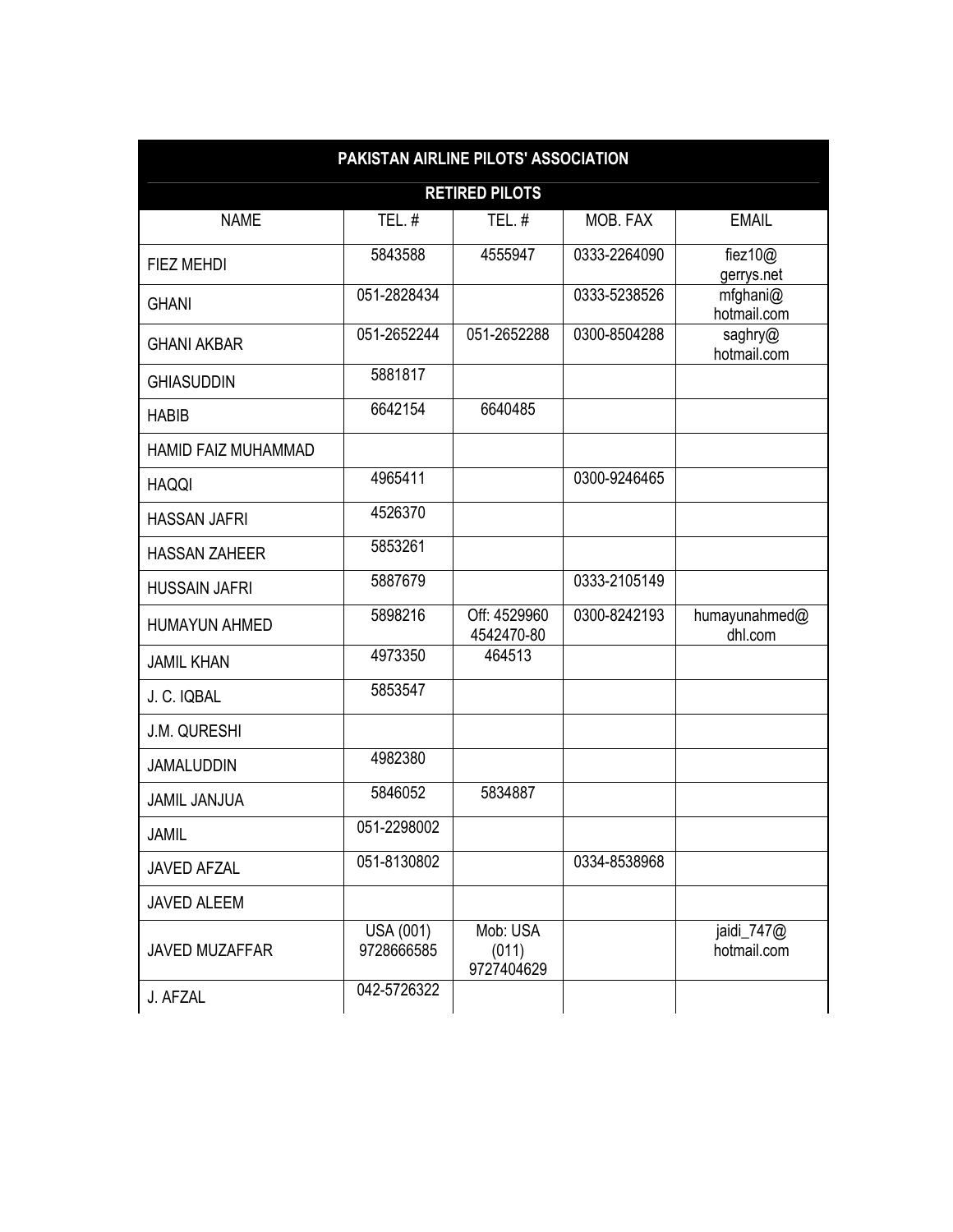| PAKISTAN AIRLINE PILOTS' ASSOCIATION |                    |                       |                              |                               |  |  |
|--------------------------------------|--------------------|-----------------------|------------------------------|-------------------------------|--|--|
|                                      |                    | <b>RETIRED PILOTS</b> |                              |                               |  |  |
| <b>NAME</b>                          | TEL.#              | <b>TEL. #</b>         | MOB. FAX                     | <b>EMAIL</b>                  |  |  |
| <b>JEHANZEB AFRIDI</b>               | 051-2653798        |                       | 0333-5240757                 |                               |  |  |
| <b>JUNAIDI</b>                       | 5852120            |                       | 0300-9220802                 |                               |  |  |
| K. R. KHAN (SR)                      | 5852407            | 5843403               | 0300-2968851                 | khan_k_r_khan@<br>hotmail.com |  |  |
| K. R. KHAN (JR)                      | 5802246            |                       | 0300-2185494                 |                               |  |  |
| <b>KAMAL</b>                         | 5844862            | 5851585               | 0301-8235661                 | rubkam2000@<br>yahoo.com      |  |  |
| KAZI MASOOD AHMED                    | 091-5852645        | 091-844013            | 0333-9183250                 |                               |  |  |
| <b>KHALID AHMED</b>                  | 5894794            |                       |                              |                               |  |  |
| <b>KHALID GHANI</b>                  | 516479             |                       |                              |                               |  |  |
| <b>KHALID MAHMOOD</b>                | 5851639            |                       |                              |                               |  |  |
| <b>KHALID PERVEZ</b>                 | 5853090            | 5845528               | 0300-8221398<br>0333-3380533 |                               |  |  |
| <b>KHALIL</b>                        | 5384437            |                       |                              |                               |  |  |
| KHAWAJA MOHD AHAD                    | 5845043            | 5842351               | 0300-8211346                 | capt.khizar@<br>hotmail.com   |  |  |
| <b>KHIZR</b>                         | 5855109            | 5344312               | 0300-2351087                 | alam $41@$<br>yahoo.com       |  |  |
| K. CHEEMA                            | 5896189            |                       | 0300-2315657                 |                               |  |  |
| M. A. MIR                            | 5850628            | 5845729               | 0300-8231968                 |                               |  |  |
| M. H. SAQLAIN                        | 5851778<br>5854755 | 051-5523816           | 0300-5249322                 |                               |  |  |
| M. I. BAQIR                          | 5380309            | 5884811               |                              | emailmibaqir@<br>yahoo.com    |  |  |
| M.GHIAS                              | 5873536            |                       |                              |                               |  |  |
| M. I. REHMAN                         | 5849297            |                       |                              |                               |  |  |
| M. I. YOUNUS                         | 051-2293902        |                       | 0300-5320550                 | yunuszai@<br>yahoo.com        |  |  |
| M. J. KHAN                           | 9251141            |                       |                              |                               |  |  |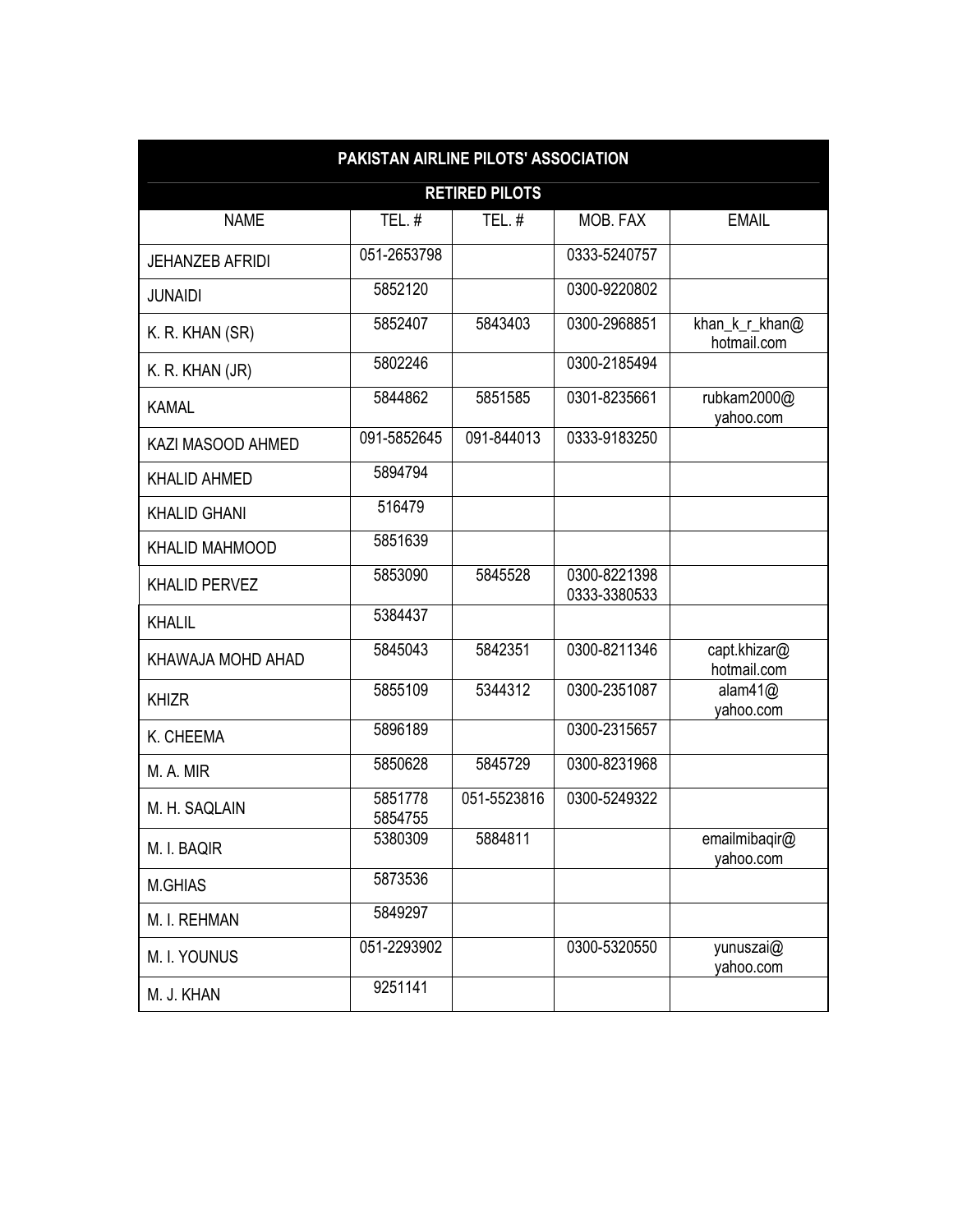| PAKISTAN AIRLINE PILOTS' ASSOCIATION |                                    |                       |                        |                                 |  |
|--------------------------------------|------------------------------------|-----------------------|------------------------|---------------------------------|--|
|                                      |                                    | <b>RETIRED PILOTS</b> |                        |                                 |  |
| <b>NAME</b>                          | TEL.#                              | TEL.#                 | MOB. FAX               | <b>EMAIL</b>                    |  |
| M. M. SALIM                          | 4974731                            |                       |                        |                                 |  |
| M. Q. BAIG                           | 5883450                            |                       |                        |                                 |  |
| M. R. MIRZA                          | 5846301                            |                       |                        |                                 |  |
| M. RAFIQ                             | 051-2292182                        | $051 -$<br>2293872    | 0300-8541872           | rafiq747@<br>isb.comsats.net.pk |  |
| M. S. AKHTAR                         | 5883143                            |                       |                        |                                 |  |
| M. S. CHAUDHRY                       | 042-5891364                        | $042 -$<br>5721691    | 042-5723835            |                                 |  |
| M. S. K. LODHI                       | 4981591                            |                       |                        |                                 |  |
| M. SADIQ                             | 5852580                            |                       | 0300-8229139           | jsadiq@<br>cyber.net.pk         |  |
| M. SALEEM                            | 5844163                            | 5845446               | 0333-3015102           | saleem37@<br>yahoo.com          |  |
| M. SHAMIM AKHTAR                     | 291758                             |                       |                        |                                 |  |
| M. T. BAIG                           | 4539108                            | 4527643               | 0300-2241454           | zohaansari@<br>yahoo.com        |  |
| MAHMOOD AHMED                        | 5850783                            | 5852217               | 0300-2395638           | $m$ .ahmed $@$<br>cyber.net.pk  |  |
| M. M. MAHMOOD                        | 5832243                            |                       |                        |                                 |  |
| MANSOOR-E-KHAN                       | 1+604-572-<br>6466<br>604-572-1847 |                       | Canada<br>Capt.Mansoor | e_khan@<br>hotmail.com          |  |
| M. A. KHAN                           | 5834524                            | 9250433               | 0300-9408628           |                                 |  |
| MANZOOR CHOUDHARY                    | 042-6673069                        | $042 -$<br>6669753    | 0300-9400069           |                                 |  |
| <b>MANZOOR HASSAN</b>                | 827960                             |                       |                        |                                 |  |
| MAQSOOD ALI SHAH                     | 5895147                            | Fax:<br>5683011       | 0303-7246177           | faizanhashimi@<br>hotmail.com   |  |
| <b>MASOOD KHALID</b>                 | 5895792                            | 5895547               |                        | shafqatmasood@<br>hotmail.com   |  |
| <b>MAZHAR KHAWAR</b>                 | 5894585                            |                       |                        |                                 |  |
| <b>MAHFOOZ</b>                       | 5851425                            | 5845239               |                        |                                 |  |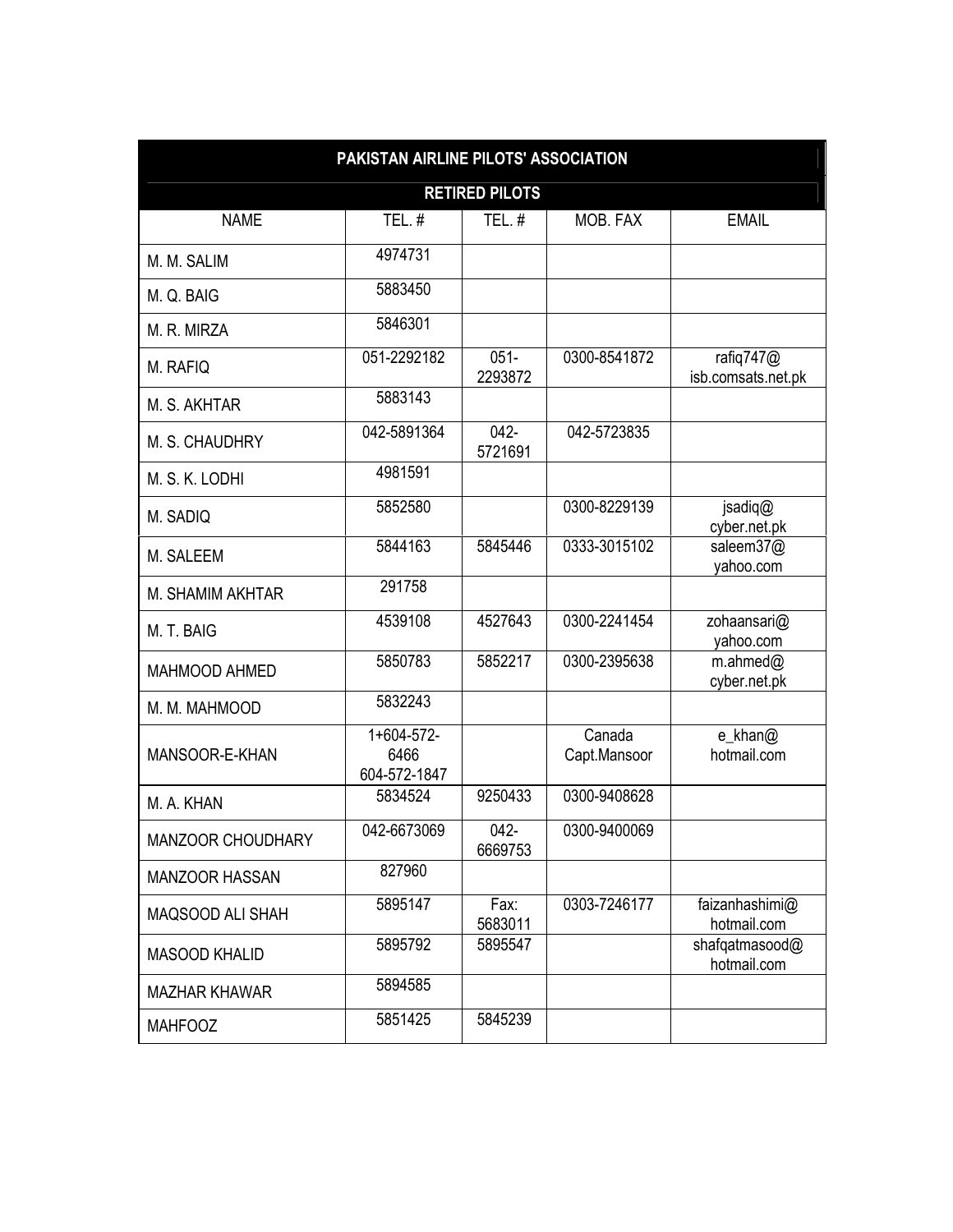| PAKISTAN AIRLINE PILOTS' ASSOCIATION |                 |                 |              |                           |  |  |  |
|--------------------------------------|-----------------|-----------------|--------------|---------------------------|--|--|--|
| <b>RETIRED PILOTS</b>                |                 |                 |              |                           |  |  |  |
| <b>NAME</b>                          | TEL.#           | <b>TEL.#</b>    | MOB. FAX     | <b>EMAIL</b>              |  |  |  |
| <b>MANSOOR MALIK</b>                 | 042-5721441     |                 |              |                           |  |  |  |
| <b>MAQSOOD</b>                       | 5843543         |                 |              |                           |  |  |  |
| <b>MASUD ZAIDI</b>                   | 5850309         |                 | 0321-2508506 |                           |  |  |  |
| MIRZA SALEEM AHMED                   | 051-2852680     |                 |              | annasm@<br>comsats.net.pk |  |  |  |
| MIRZA ASAD NAQI                      | 5851065         | 5846103         |              |                           |  |  |  |
| <b>MOBINUR RASHID</b>                | 021-5382524     | 051-2291215     |              |                           |  |  |  |
| <b>MOHAMMAD AKMAL</b>                | 5886271         |                 | 0300-2403669 | akmal@<br>cyber.net.pk    |  |  |  |
| <b>MOHAMMAD HANIF</b>                |                 |                 |              |                           |  |  |  |
| <b>MOHAMMAD ISHAQ</b>                | 5381988         | 0521-844556     |              |                           |  |  |  |
| <b>MOHAMMAD ZAFAR</b>                | 042-6663573     |                 |              |                           |  |  |  |
| <b>MOGHAL</b>                        | 5344280         | Fax:<br>5344279 | 0300-2104288 | captmughal@<br>yahoo.com  |  |  |  |
| <b>MOHSIN NAQVI</b>                  | 9251134         |                 | 0300-9243707 |                           |  |  |  |
| M. SAEED                             | 5843253         |                 |              |                           |  |  |  |
| MUHAMMAD IQBAL                       | 5882856         | 5882782         |              |                           |  |  |  |
| <b>MAHMOOD GHANI</b>                 | 021-4539298     |                 | 0300-2135747 |                           |  |  |  |
| MUHAMMAD ZAFAR                       | 6664155         | 042-374062      |              |                           |  |  |  |
| <b>MUDASSIR</b>                      | 042-757<br>9007 | 042-753<br>2219 | 0333-3292254 |                           |  |  |  |
| <b>MUJTABA</b>                       | 5851483         | 5840149         |              |                           |  |  |  |
| <b>MUMTAZ SHAH</b>                   | 5853009         |                 | 0333-2238717 | taj462002@<br>yahoo.com   |  |  |  |
| <b>MUNIM KHAN</b>                    | 5852525         | 5855962         |              | numair@<br>cyber.net.pk   |  |  |  |
| <b>MUNIR KHAN</b>                    | 5384786         | 5887981         | 0300-9222636 |                           |  |  |  |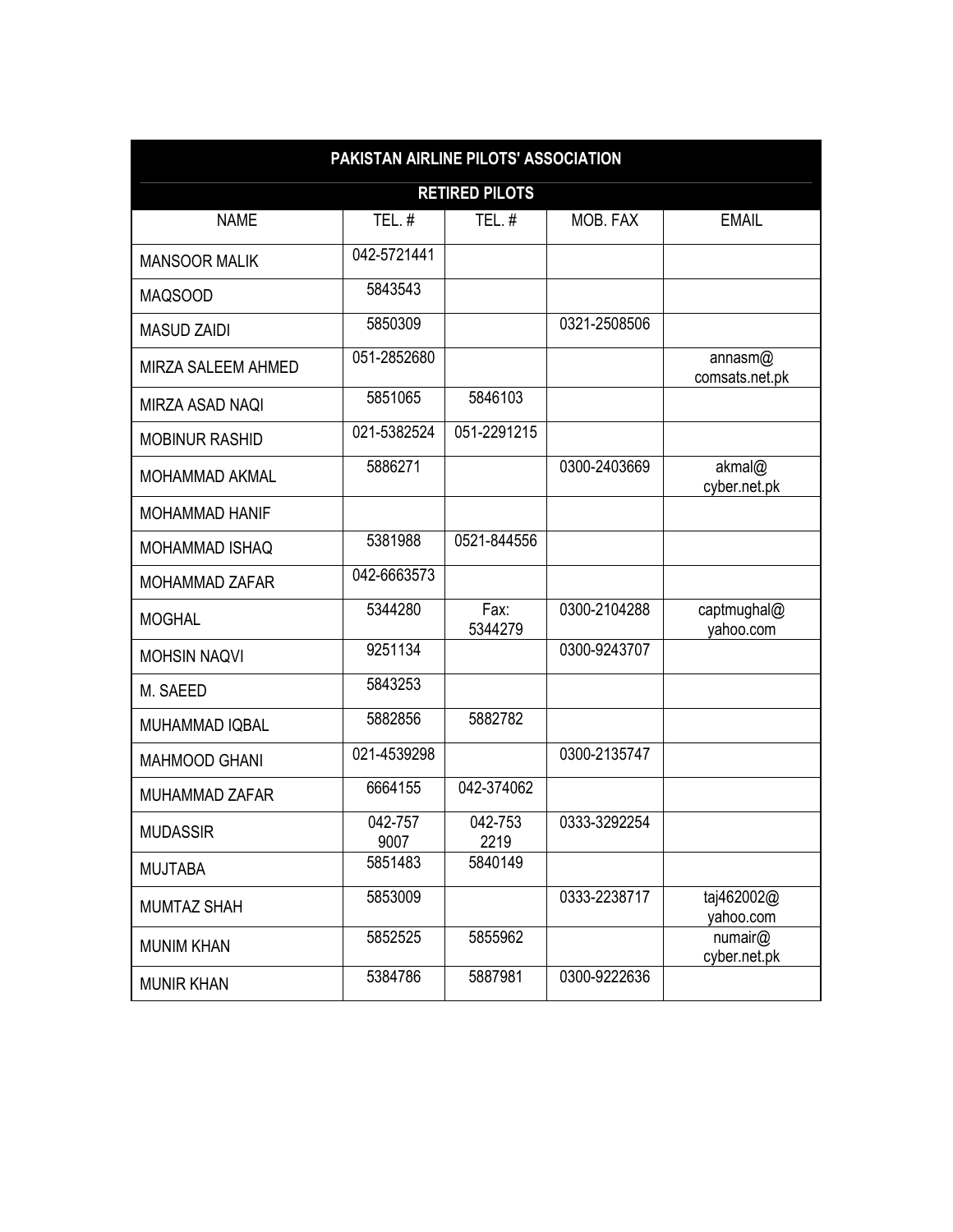| PAKISTAN AIRLINE PILOTS' ASSOCIATION |                    |                       |                                |                                                    |  |
|--------------------------------------|--------------------|-----------------------|--------------------------------|----------------------------------------------------|--|
|                                      |                    | <b>RETIRED PILOTS</b> |                                |                                                    |  |
| <b>NAME</b>                          | TEL.#              | TEL.#                 | MOB. FAX                       | <b>EMAIL</b>                                       |  |
| <b>MUNIR AKHTAR</b>                  | $051 -$<br>5507650 |                       | 0300-<br>5172435               | yasir_munir@<br>hotmail.com                        |  |
| <b>MUSHEER A. SURI</b>               | 5846031            | 5848138               | 0300-<br>8270813               | capt_suri@<br>hotmail.com                          |  |
| MUSHTAQ CHEEMA                       | 5896237            | 5894385               | 0300-<br>8252303               |                                                    |  |
| <b>MUSLIM SHAH</b>                   | 5845509            | 5845609               |                                | ammajan2003@<br>yahoo.com                          |  |
| <b>MUSSAWAR</b>                      | 5885096            | 5884243               | 0300-<br>8258835               | mob@<br>cyber.net.pk                               |  |
| <b>NADEEM AHMED</b>                  | 9243580            | 4970593               |                                |                                                    |  |
| <b>NAJEEBULLAH KHAN</b>              | $051 -$<br>2107898 |                       | 0300-<br>9559928               |                                                    |  |
| <b>NAJAM</b>                         | 4022309            |                       | 333-2101093                    |                                                    |  |
| N. REHMAN                            | 5846613            | 5846084               | 0333-<br>2364036               |                                                    |  |
| <b>NASIR KHAN RANA</b>               | 5363373            | 5879344               | 0333-<br>2193134               |                                                    |  |
| <b>NAWAZ KHAN</b>                    | 5843516<br>5853851 | Office<br>5836971     | 0300-<br>8249143               |                                                    |  |
| <b>NAYYAR MOHSIN</b>                 | $042 -$<br>5723877 |                       |                                |                                                    |  |
| <b>NAZAR HAYAT</b>                   | 5673477            | 9248204               | 0300-<br>2572571               | nazarhayat@<br>yahoo.com                           |  |
| NAZIR A. SHEIKH                      | $051 -$<br>2651573 |                       |                                |                                                    |  |
| <b>NISAR AHMED CHUGHTAI</b>          | 5892852            |                       | 0300-<br>8201140               | nchughtai_pk@<br>yahoo.com                         |  |
| <b>OMAR AZIZ</b>                     | $042 -$<br>5720910 |                       | 0300-<br>8489697               | captainomaraziz@<br>hotmail.com                    |  |
| <b>OMER CHEEMA</b>                   | 5894385            | Res.<br>9744813886    | 0333-<br>2104333<br>9745815411 | trikko@qatar.net.qa<br>ocheema@gatarairways.com.ga |  |
| QAISER                               | 4610454            |                       | 0300-<br>9226378               |                                                    |  |
| RABBANI ETIZAZ                       | 5845215            |                       |                                |                                                    |  |
| <b>RAFIQ AHMED</b>                   | 5387548            |                       |                                | captahmed747@<br>hotmail.com                       |  |
| RAQEEB KHAN                          | 5841964            |                       |                                |                                                    |  |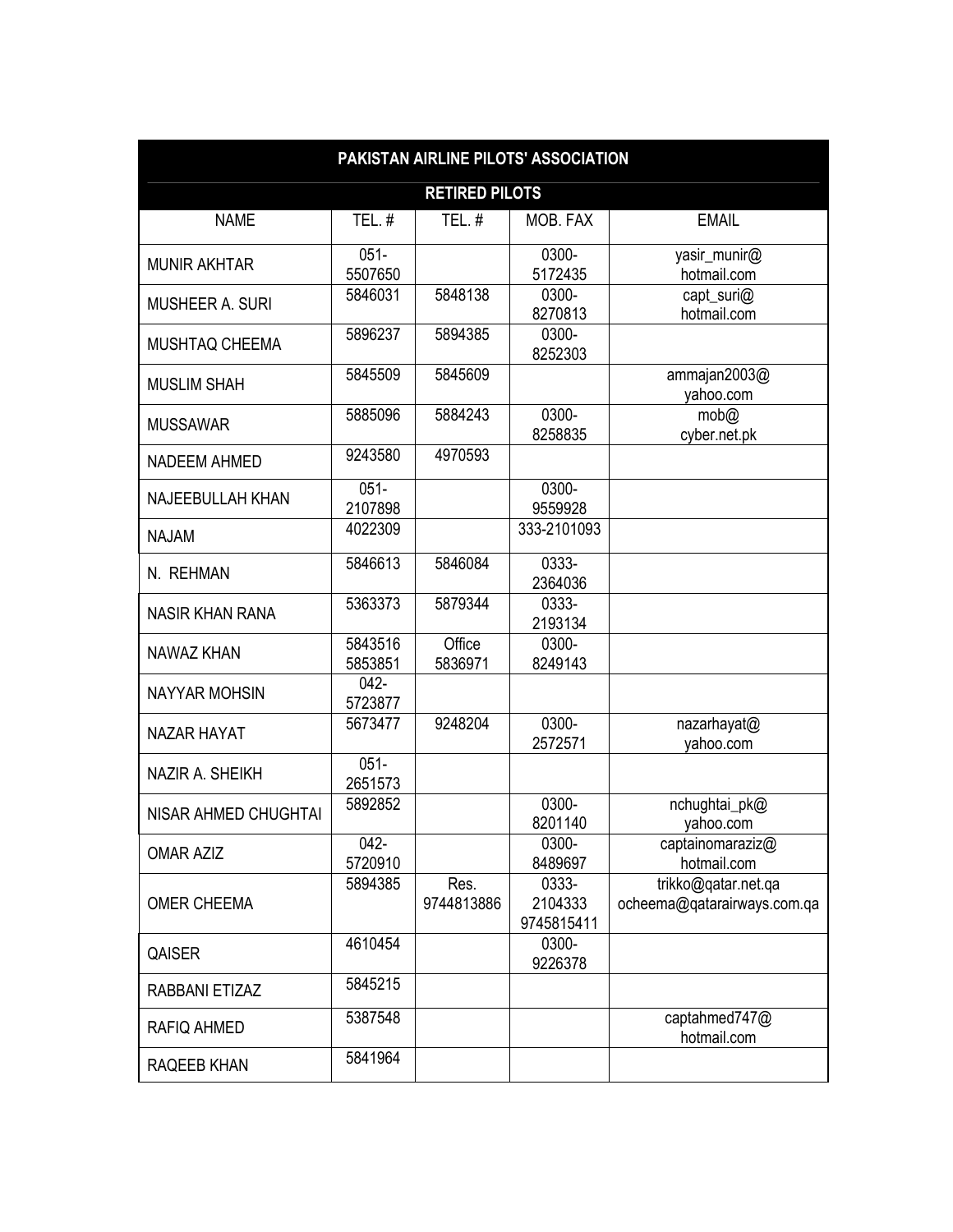| PAKISTAN AIRLINE PILOTS' ASSOCIATION |                            |                          |              |                             |  |  |  |
|--------------------------------------|----------------------------|--------------------------|--------------|-----------------------------|--|--|--|
| <b>RETIRED PILOTS</b>                |                            |                          |              |                             |  |  |  |
| <b>NAME</b>                          | TEL.#                      | TEL.#                    | MOB. FAX     | <b>EMAIL</b>                |  |  |  |
| <b>RASHID</b>                        | 051-5568743                |                          |              |                             |  |  |  |
| <b>RAIS</b>                          | 5855604                    |                          |              |                             |  |  |  |
| <b>RIAZ KHOKHAR</b>                  | 4991519                    | 4982529                  |              |                             |  |  |  |
| <b>RIZWAN</b>                        | 5349899                    |                          | 0333-2287232 | yusufrizwan@<br>hotmail.com |  |  |  |
| ROONAQ ALI                           | 5350380                    | 8376787                  | 0300-2673293 |                             |  |  |  |
| S. A. BASHAR                         | 5842579                    | 5842569                  |              |                             |  |  |  |
| <b>SALIM ANWAR</b>                   | 5387707                    |                          | 0300-2762581 | salima@<br>saudiacity.com   |  |  |  |
| <b>SAMI</b>                          | 5840250                    | 071-5001971<br>(SKZ)     | 0300-2295005 |                             |  |  |  |
| <b>SAMIR GUL</b>                     | 5803235                    |                          |              |                             |  |  |  |
| S. D. AHMED                          | 051-2252855                |                          |              | sdahmed@<br>hotmail.com     |  |  |  |
| S. M. H. JAFRI                       | 5870744                    |                          |              | jafri@<br>gateay.net        |  |  |  |
| S. H. ATHER                          | 5838570                    | off:<br>57457193         | 0300-8236313 |                             |  |  |  |
| S. M. HUSSAIN                        |                            |                          |              |                             |  |  |  |
| S. MUSHTAQ SHARIF                    |                            |                          |              |                             |  |  |  |
| S. S. AKBAR                          | 5831937                    | 5870484                  |              |                             |  |  |  |
| S. U. KHAN (USA)                     | (561) 792<br>8568          |                          |              |                             |  |  |  |
| S. U. NADEEM                         | 0432-272926<br>0432-269365 | UK:<br>44190-<br>8678562 | 0333-8600747 |                             |  |  |  |
| S. U. R. BOKHARI                     | 4543865                    |                          |              |                             |  |  |  |
| SAADAT ALI SHAH                      | 5844914                    | 5845772                  |              |                             |  |  |  |
| SADAQAT KAZMI                        | 5845842                    |                          | 0300-2110720 | sadaqat@<br>cyber.net.pk    |  |  |  |
| SADIQ ALI KHAN                       |                            | 5880759                  |              |                             |  |  |  |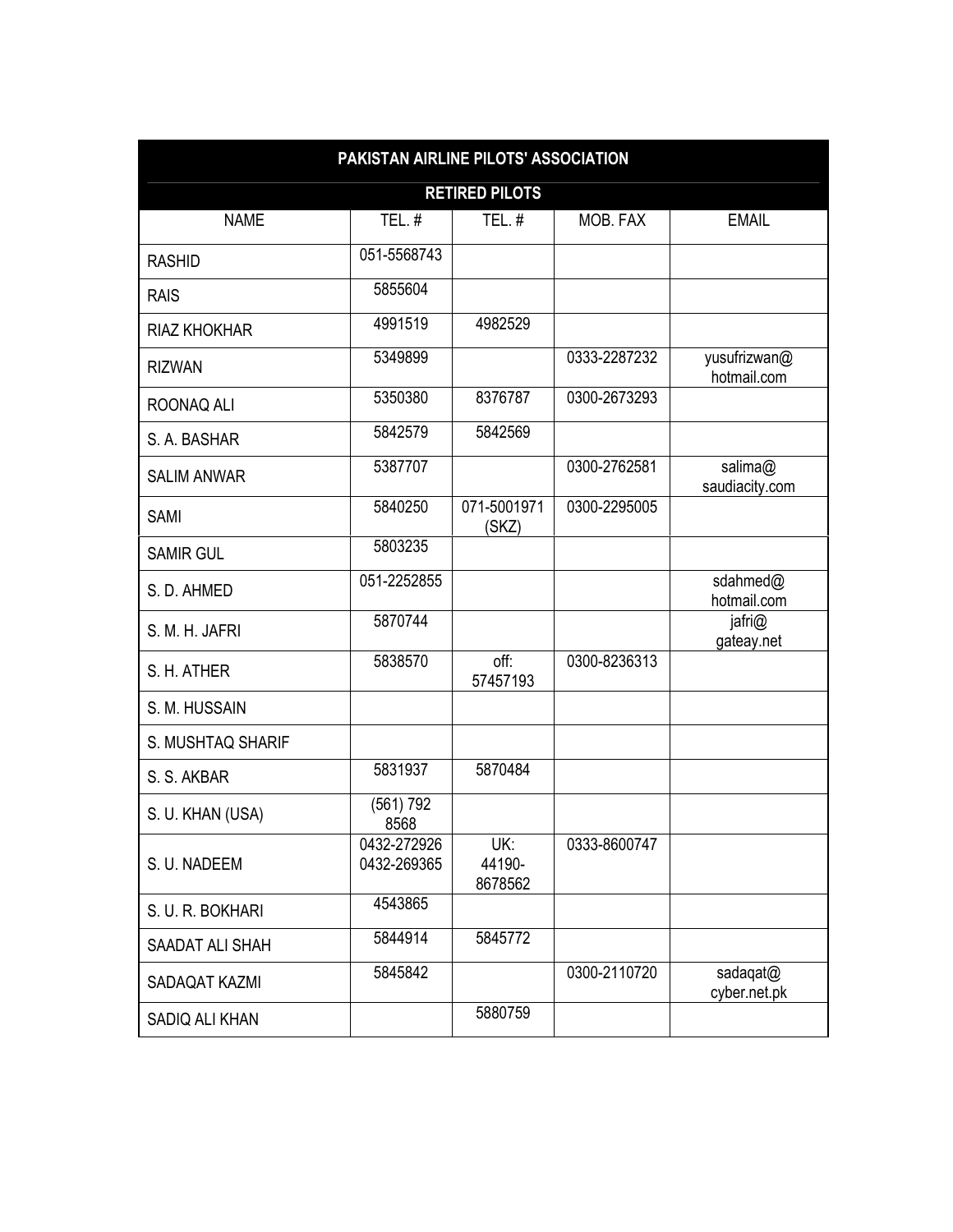| PAKISTAN AIRLINE PILOTS' ASSOCIATION |                        |                    |                              |                                         |  |  |  |
|--------------------------------------|------------------------|--------------------|------------------------------|-----------------------------------------|--|--|--|
| <b>RETIRED PILOTS</b>                |                        |                    |                              |                                         |  |  |  |
| <b>NAME</b>                          | $TEL.$ #               | TEL. $#$           | MOB. FAX                     | <b>EMAIL</b>                            |  |  |  |
| SAEED AHMED KHAN N/O                 | 042-5727752            |                    |                              |                                         |  |  |  |
| <b>SAEED AKHTAR</b>                  | 5890286                | 5898131            | 5385184                      |                                         |  |  |  |
| <b>SAJJAD HUSSAIN</b>                | 4527090                |                    |                              |                                         |  |  |  |
| <b>SALEEM LODHIA</b>                 | Res: 4529928           | Off: 5885215       | 0300-8254312                 | saleem@<br>sensei-<br>international.com |  |  |  |
| <b>SALIM AKBAR</b>                   | 5854625                |                    |                              | duponter@<br>cyber.net.pk               |  |  |  |
| <b>SALEEM MEHMOOD</b>                |                        |                    | 0300-8462834                 |                                         |  |  |  |
| <b>SALIMUL HAQUE</b>                 | 5381998<br>5892746     | 5389591<br>5892746 |                              |                                         |  |  |  |
| SHAFIQ H. QADRI                      | 5834351                |                    |                              |                                         |  |  |  |
| <b>SHAHABUDDIN</b>                   | 5687944                |                    |                              |                                         |  |  |  |
| <b>SHAHID ALI</b>                    | 5852294                | 5855606            | 0345-2388253                 |                                         |  |  |  |
| <b>SHABBIR</b>                       | 5868288                | 5860691            | 0300-2142090                 |                                         |  |  |  |
| <b>SHAMIM AKHTAR</b>                 | 051-2291758            | $051 -$<br>2103356 | 0333-5243530                 | ahsan.shamim@<br>yahoo.com              |  |  |  |
| SHEHZAD ASIF                         | 5841913<br>97143946270 | 5848289            | 0300-9251472<br>971506523179 |                                         |  |  |  |
| <b>SHAUKAT ALI</b>                   | 4585326                |                    |                              |                                         |  |  |  |
| <b>SHAUKAT KHAN</b>                  | 4539354                |                    |                              |                                         |  |  |  |
| <b>SHUJAUDDIN</b>                    | 5882117                | 5381081            | 0303-6251112                 |                                         |  |  |  |
| S. SHUJAL HASSAN                     | 051-2213476            | $051 -$<br>2213037 | 0304-5125926                 | shuja37@<br>isb.paknet.pk               |  |  |  |
| SIRAJUL HASSAN                       | 021-4823824            | $021 -$<br>4826049 |                              |                                         |  |  |  |
| <b>SIRAJ ALI</b>                     | 5848636                |                    |                              | sirajali@<br>cyber.net.pk               |  |  |  |
| <b>SIRAJUL MULK</b>                  | 0933-413151            | 0933-<br>413152    |                              | sirajulmulk@<br>hotmail.com             |  |  |  |
| SIRAJ-UD-DIN                         | 051-2252855            |                    |                              | sdahmed@<br>comsats.pk                  |  |  |  |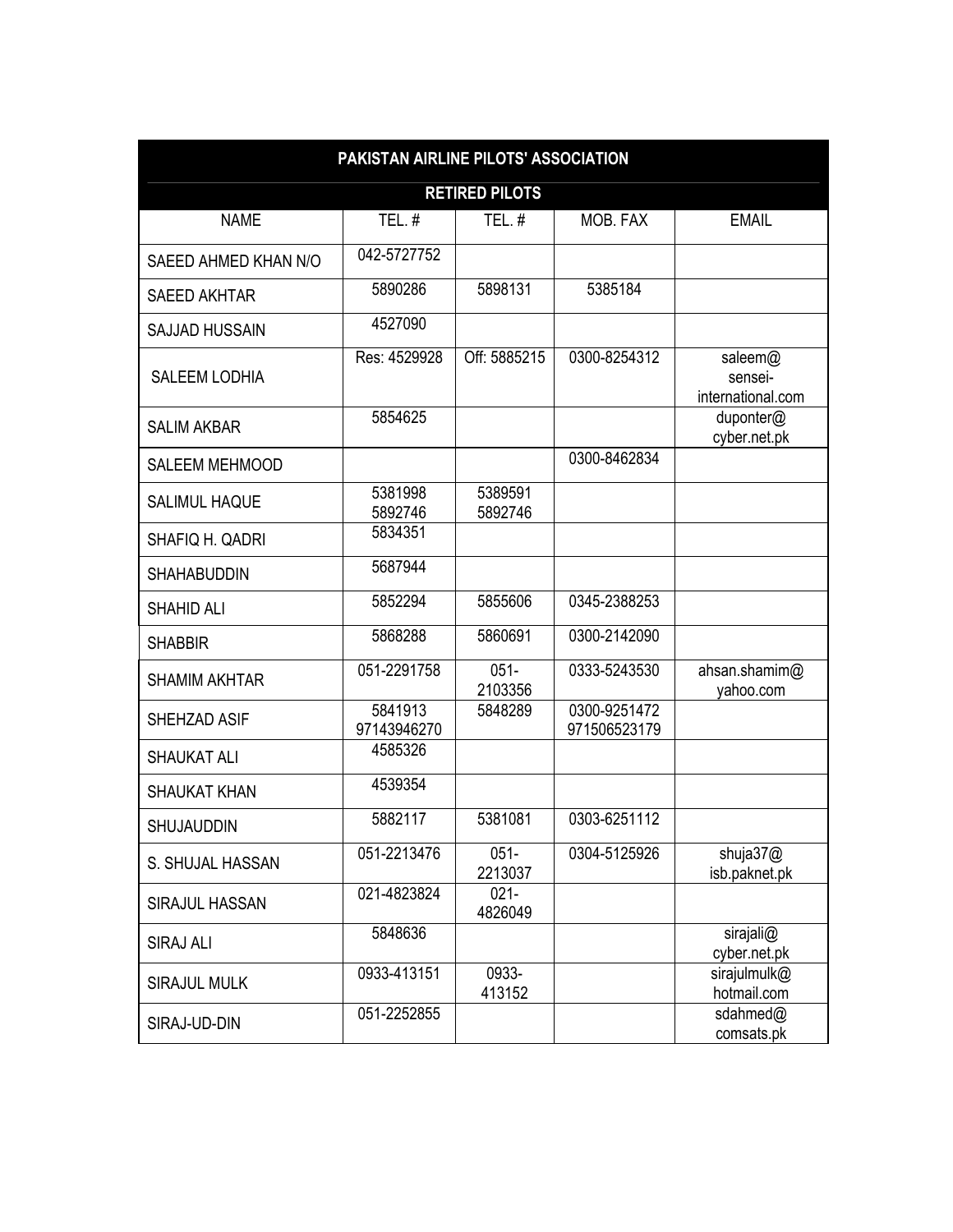| PAKISTAN AIRLINE PILOTS' ASSOCIATION |                       |              |                            |                                 |  |  |  |  |
|--------------------------------------|-----------------------|--------------|----------------------------|---------------------------------|--|--|--|--|
|                                      | <b>RETIRED PILOTS</b> |              |                            |                                 |  |  |  |  |
| <b>NAME</b>                          | TEL.#                 | TEL.#        | MOB. FAX                   | <b>EMAIL</b>                    |  |  |  |  |
| <b>SAULAT JAVED</b>                  | 051-5566807           |              |                            |                                 |  |  |  |  |
| SOHAIL YOUNUS                        | 5850248               |              | 051-2240282                |                                 |  |  |  |  |
| <b>SOHAIL SHEIKH</b>                 | 925-1105              |              |                            | sohai05@<br>attglobal.net       |  |  |  |  |
| S. H. RIZVI                          | 5844087               |              | 0300-2703762               |                                 |  |  |  |  |
| <b>TAHIR IRSHAD</b>                  | 021-5846092           | 447743344221 | 0334-3103747               | tahirirshad@<br>hotmail.com     |  |  |  |  |
| <b>TAMIM</b>                         | 051-5583849           |              |                            |                                 |  |  |  |  |
| <b>TANVIR KHAN</b>                   | 0044-<br>20844224038  | 042-5116867  | 042-843835                 | tk1airman@<br>vahoo.com.uk      |  |  |  |  |
| <b>TARIQ KHAN</b>                    | 051-5592420           | 051-5591184  |                            |                                 |  |  |  |  |
| <b>TEHRANY</b>                       | 4520747               | 438-3430     | 0303-7263747               |                                 |  |  |  |  |
| T. M. KHAN                           | 5853454<br>5840829    | 042-5725992  | 0300-230931                |                                 |  |  |  |  |
| <b>TAIMUR MALIK</b>                  | 042-5721960           |              | 0333-4394391               | taimur_m@<br>hotmail.com        |  |  |  |  |
| <b>TAIMUR ALI</b>                    | 091-2573484           |              |                            |                                 |  |  |  |  |
| <b>TARIQ</b>                         | 042-5851021           |              | 0300-9797108               | mmtariq62@<br>hotmail.com       |  |  |  |  |
| <b>MUHAMMAD TUFAIL</b>               | 042-6666486           |              |                            |                                 |  |  |  |  |
| <b>TARIQ MALIK</b>                   | 042-5877885           | 042-5877865  |                            | capt_tariqmalik@<br>yahoo.com   |  |  |  |  |
| <b>WAHEED JASWAL</b>                 | 051-5486838           | 051-5486892  | 0333-5288747               |                                 |  |  |  |  |
|                                      | <b>KARACHI</b>        | 5382200      | 0320-5050747<br>5382200    |                                 |  |  |  |  |
| <b>WAHEED SALAM</b>                  | <b>NEW YORK</b>       | 212-7777007  | 646-5050747<br>212-7772200 | cwsnyc@<br>aol.com              |  |  |  |  |
| <b>WAJID ALI KHAN</b>                | 4936006               |              |                            |                                 |  |  |  |  |
| <b>WAJID ALI SHAH</b>                | 4981749               | 4818806      | 0300-2357491               | bilwajee@<br>khi.comsats.net.pk |  |  |  |  |
| <b>WICAR AHMED</b>                   | 4542565               | 4551511      | 0300-8221490               | talibiqbal@<br>hotmail.com      |  |  |  |  |